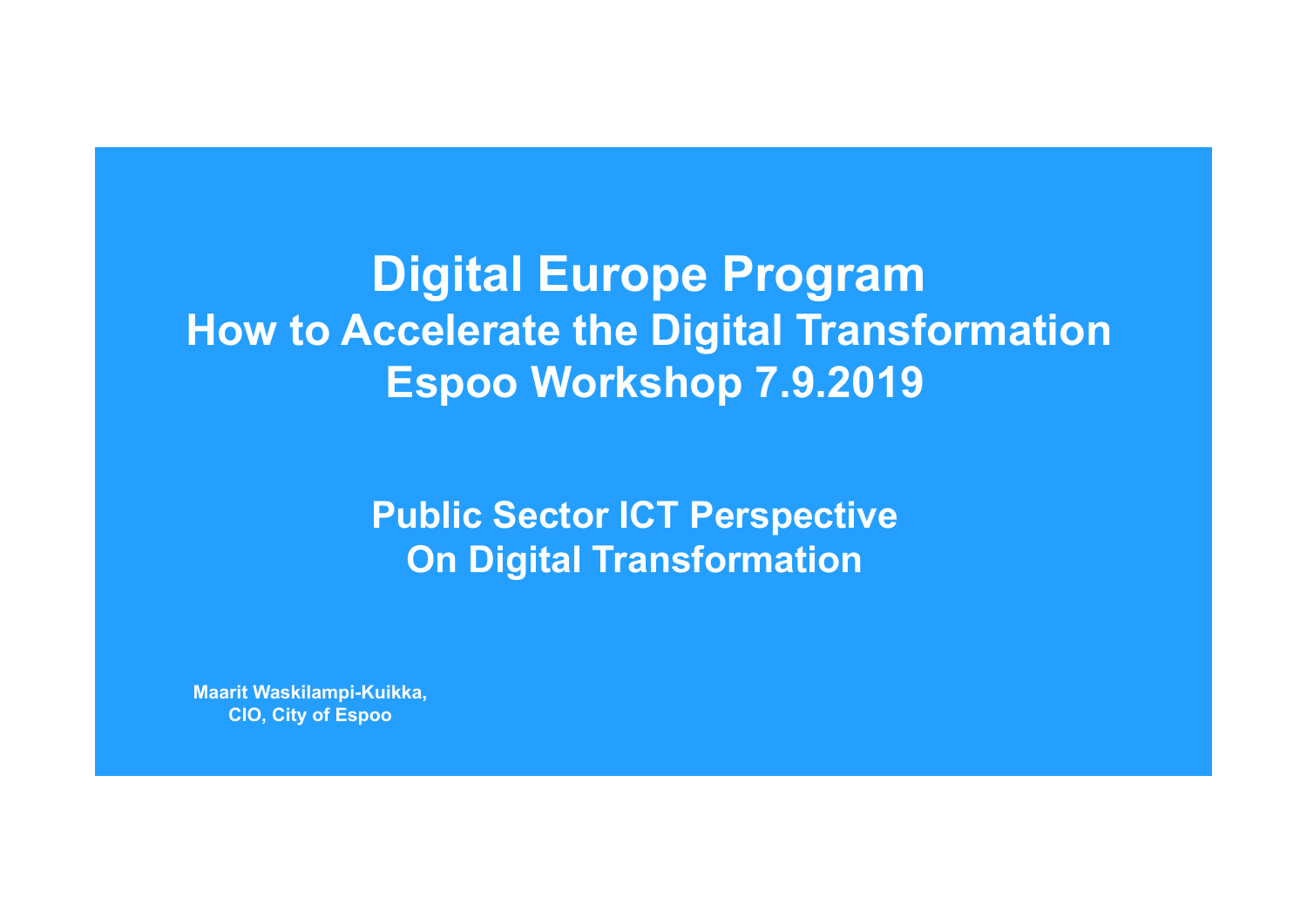

## Why Public Sector ICT Perspective ?

- • The disruption caused by the digital transformation is at the same time a great challenge and a huge opportunity for everyone. However, it is even more challenging for public sector, because
	- •the resources for the transformation are more limited and more inflexible
	- •the culture for "the quick revolution" is more immature compared to "the moderate evolution"
	- $\bullet$ the needs to change the competence, job and salary structures are bigger
	- •the regulation is more strict and public servants are traditionally cautious with it
- Some of the public sector ICT solutions are both technically and functionally too old to support the digital transformation effectively and/or they slow down the transformation significantly
- => Digital Europe Program is an important opportunity especially for public sector and its ICT operations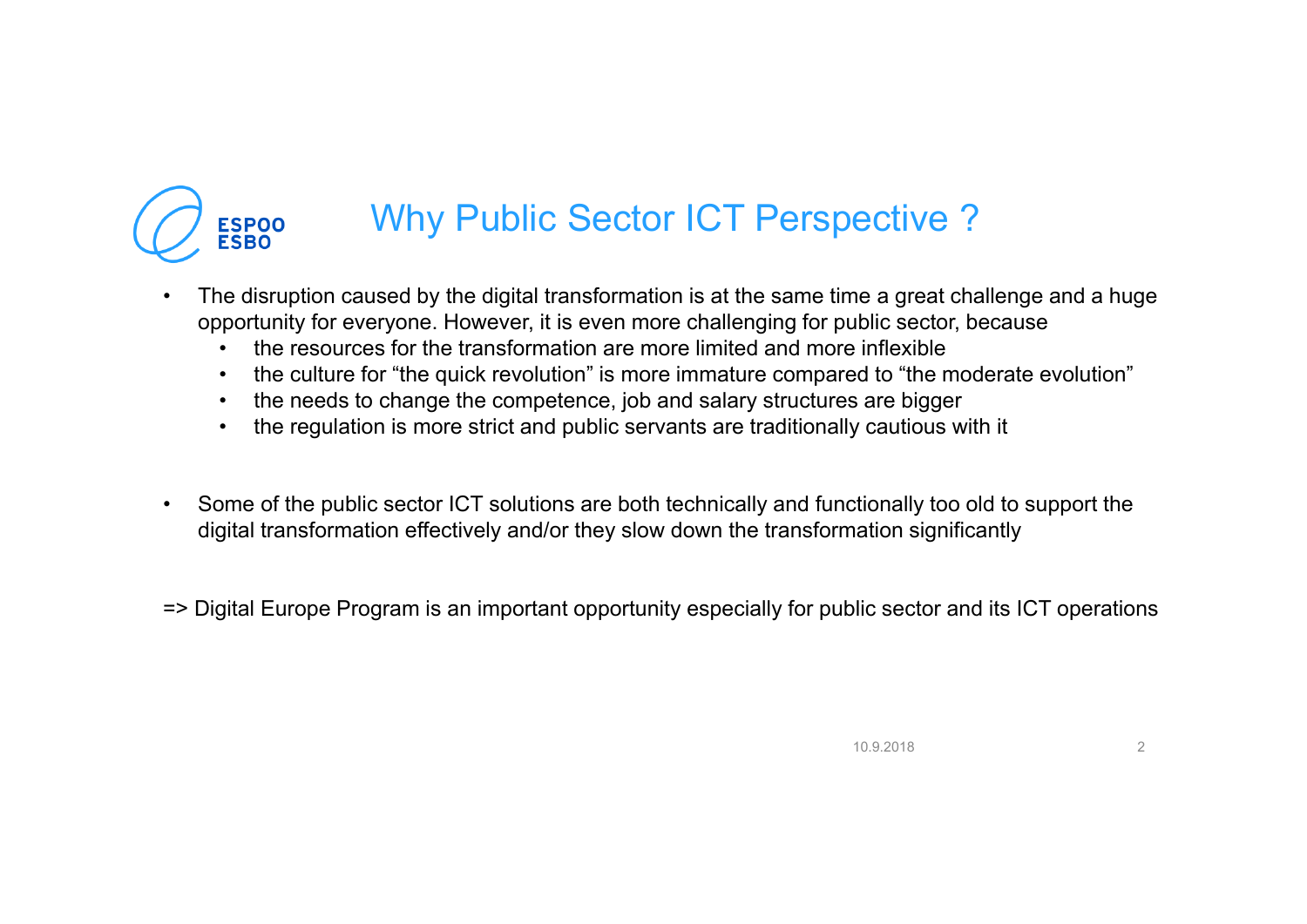

## **ICT Services in the City of Espoo**



10.9.2018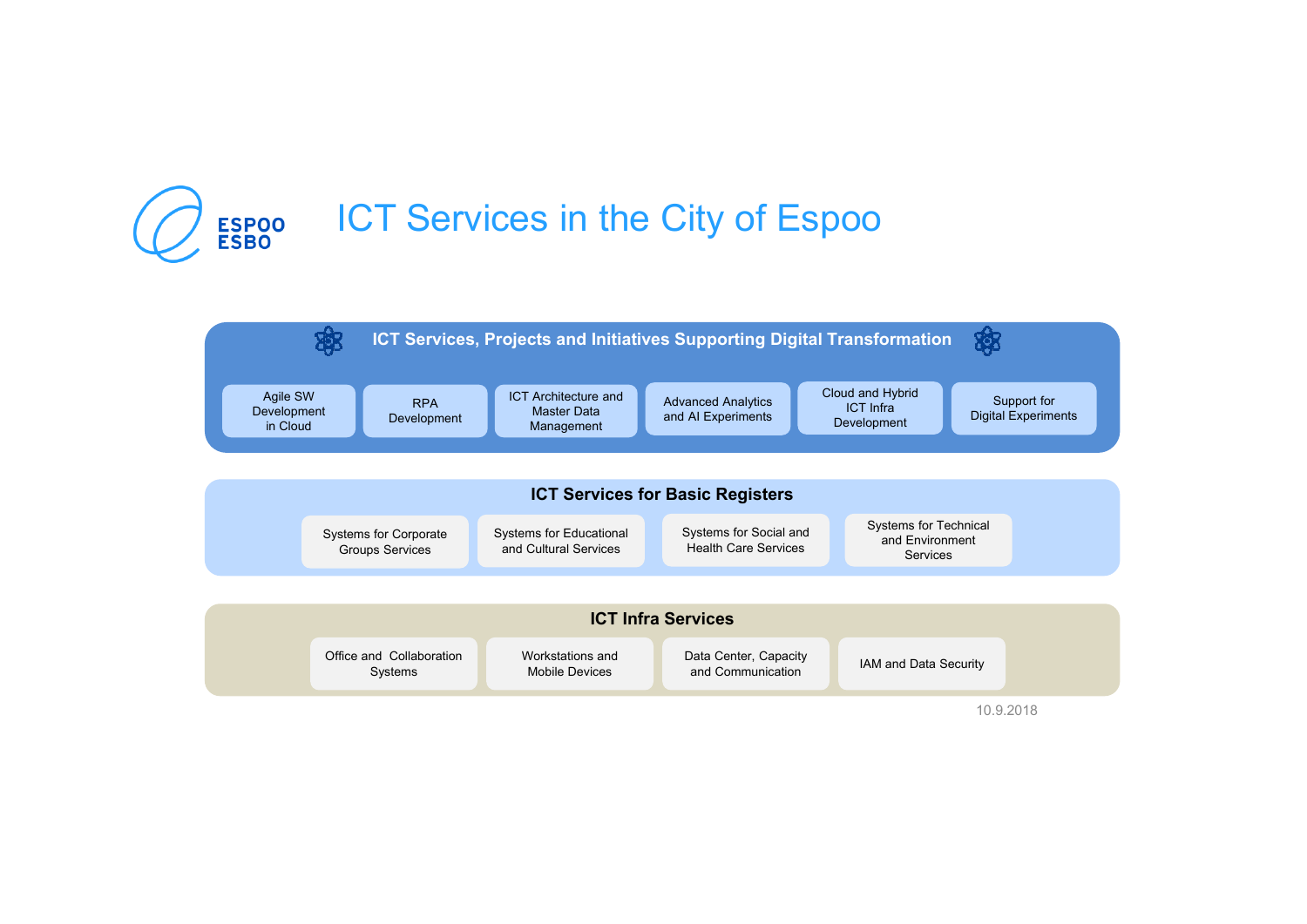

### *Digital Transformation in ICT Operations*

#### *Strengths:*

- The Espoo Story => strategic support
- Digital Experiments, Innovation Garden, Lean etc. => cultural support
- Framework for City Service Development => architectural support
- •Several development programs => operational support
- Investments for ICT Personnel => support for competence development

#### *Challenges:*

- Limited financial framework and human resources => ability and courage to prioritize development programs to maximize effectiveness
- Technically and functionally old basic registers lacking Open APIs and suffering from poor MDM => significant investment needs
- Cyber security competences and services are very limited
- Competence development needs both in substance and ICT functions in several areas of digital transformation
- Recruiting professionals for digitals transformation
- •The most successful ICT vendors do not prefer public acquisitions
- Difficulties in joint ICT acquisitions in public sector 4